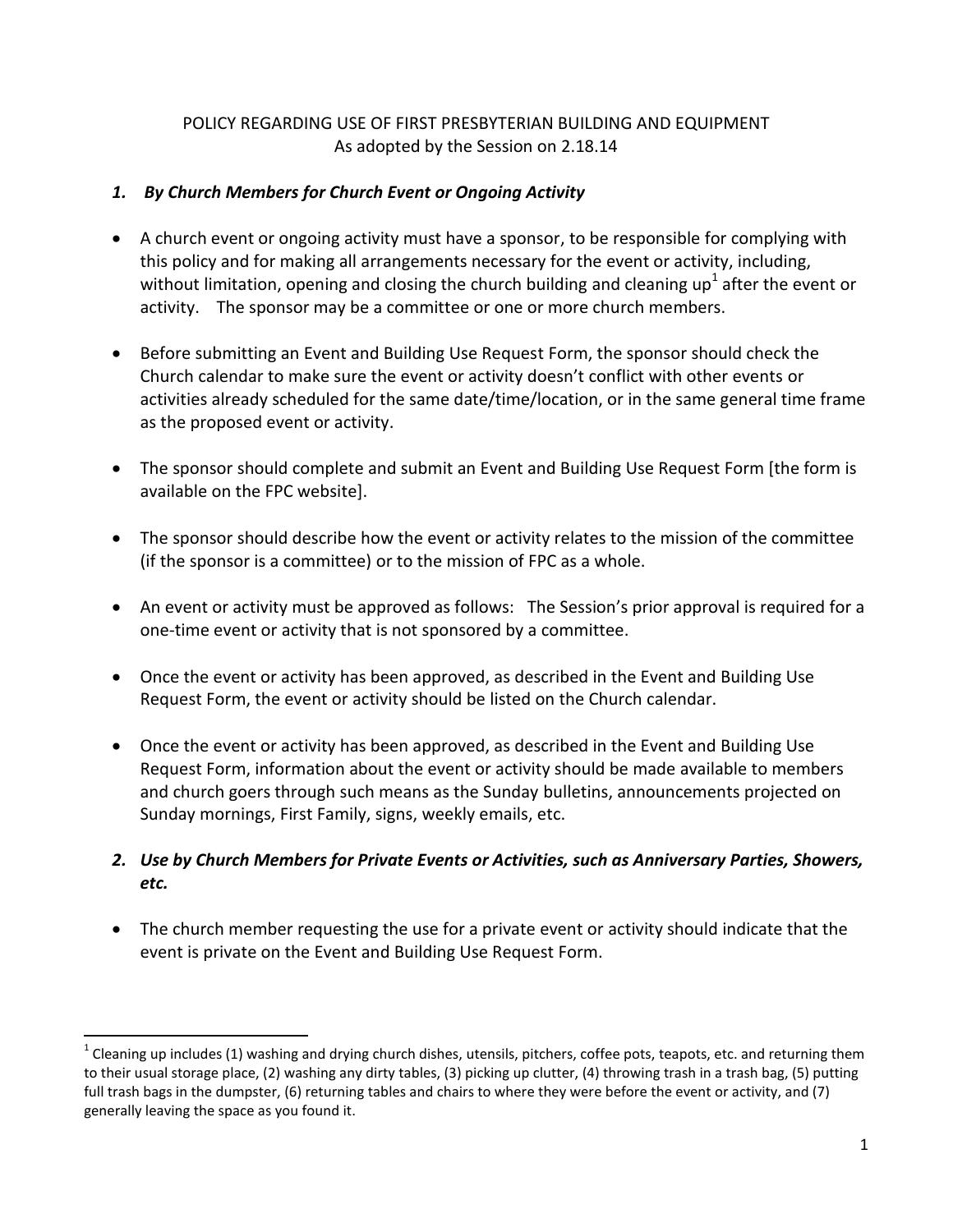- The church member requesting the use must either agree to be responsible for, or provide the name and contact information for another church member, who will be responsible for making all arrangements necessary for the event or activity, including, without limitation, opening and closing the church building and cleaning up [see Footnote 1] after the event or activity. The responsible church member should have enough knowledge of the church facility to be able to do those tasks. If the church member requesting the use does not have that knowledge, or does not have someone with that knowledge, the church member should ask the Property Committee if it can, and is willing to, provide assistance. The church member requesting the use should not assume that Stan Johnson, Jason Sentas or any other church staff member will be available to help.
- Before submitting an Event and Building Use Request Form, the member seeking to use the Church should check the Church calendar to make sure the event or activity doesn't conflict with other events.
- The member seeking to use the Church should complete and submit an Event and Building Use Request Form [the form is available on the FPC website].
- Once the event or activity has been approved, as described in the Event and Building Use Request Form, the event or activity should be listed on the Church calendar.
- Information about the event should not be made generally available to members and church goers through such means as the Sunday bulletins, announcements projected on Sunday mornings, First Family, signs, etc., but should only be provided to those specifically invited to the event or activity.

# *3. Use of FPC Building for non-FPC Events or Ongoing Activity*

Such uses may be approved on a case-by-case basis, subject to the following requirements and considerations:

- FPC is a church facility, not a rental hall available for all uses. If FPC does allow use of the FPC building for non-FPC events or ongoing activities, FPC may charge fees to help cover the cost of such use.
- At least one member of FPC should be involved in and responsible for the event or ongoing activity.
- The nature of the event or ongoing activity should be consistent with FPC's mission statement.
- The event or ongoing activity should offer opportunities for others to become familiar with FPC through seeing information about FPC and FPC activities.